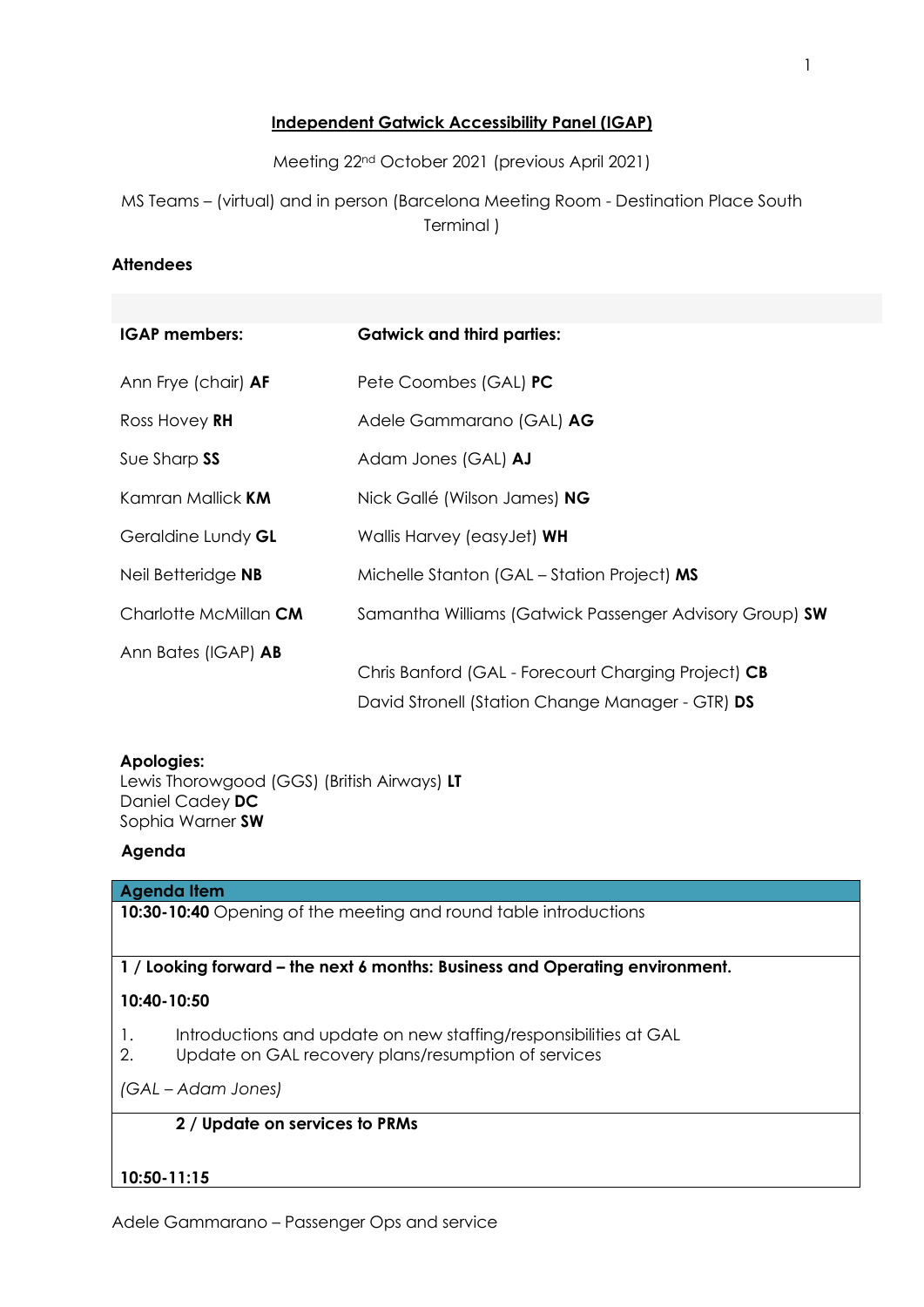1. Discussion on future strategy for promoting independent mobility and sustaining assistance services as demand increases

- 2. Performance against CAA framework how can IGAP assist?
- 3. How do we ensure notified PRM are prioritised over non-notified and their journey/experience not impacted?

*(GAL – Pete Coombes) & (Nick Galle – Wilson James)* 

**11:15 -11:30** *Comfort break*

**11:30 -11:40** Feedback on drop off charges

*(GAL – Chris Banford)*

**11:40 -11:55** Station update upgrade- (accessibility overview)

*(GAL PM and GTR PM -David Stronell & Michelle Stanton*)

**11:55 – 12:15** Feedback from IGAP's members/Airlines and discussion of priorities

**12:15 – 12:30** AOB and next meeting

**12:30 – 13:00 Lunch (Destination Place Barcelona Room 5th Floor) –** Lunch provided by GAL

# **Minutes October 2021**

# **1 / Opening (AF)**

# **Looking forward – the next 6 months: Business and Operating environment (AJ)**

**AF** welcomed everyone and thanked Gatwick for the commitment in arranging the first hybrid event (virtual and in person)

**AJ** summarised the last 6 months and the next 6 months in terms of the operating environment and scenarios being planned for:

- 1. All flights are currently operating from North Terminal only and there is still uncertainty around the future traffic, however testing for our travelling passengers is getting easier, this will encourage more people to travel and hopefully the airport would be able to reopen the South Terminal by next summer
- 2. Looking at Eurocontrol data it is evident that air travel in Europe has recovered faster than the UK and that within the UK Gatwick is recovering slower than other larger airports. This is due to a combination of testing requirements, slots waivers and the differing approaches to the pandemic by airlines.
- 3. The impact of COVID had some devasting impacts and the airport has taken decisive action to reduce operating costs, the Airport have lost 46% of the workforce
- 4. Gatwick is striving to be one of the most accessible airport as per the 2020 second decade of change intent. In the new business plan, we have included to recruit an accessibility manager, potentially on a part time basis. **AF** noted that it would be good if recruitment for this post could particularly focus on candidates with lived experience of disability who could bring their own understanding to the role.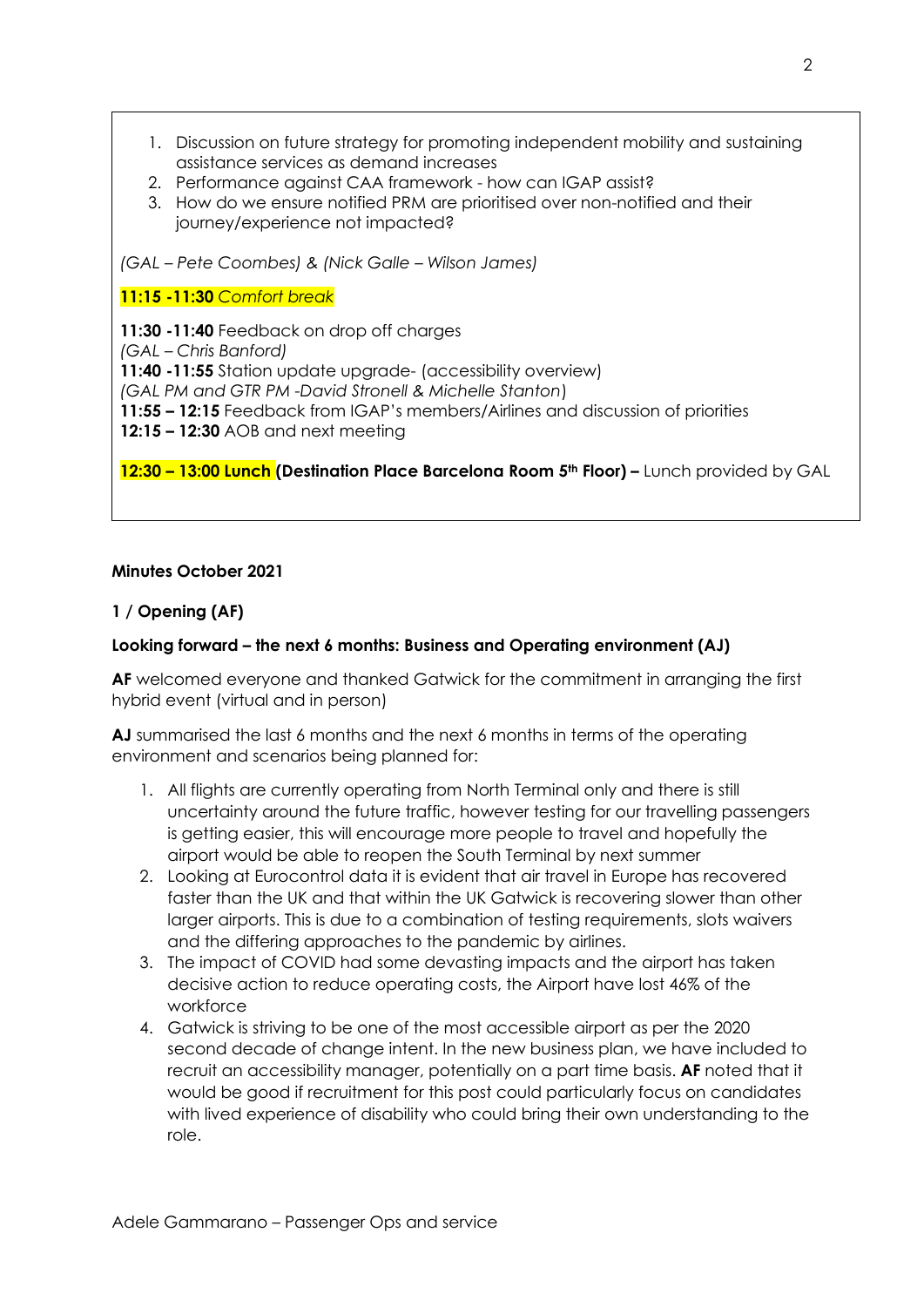# **2/ Update on services to PRMs (PC and NG)**

- 1. **NG** confirmed that Wilson James is in a good place and ready to respond to an aggressive demand, they are currently over resourced and kept all the staff during the pandemic. ECAC standards have been 99% for the departing and arriving paxs.
- 2. **NG** gave an overview of a new digital technology which bring passengers & assistance providers together, this is a personalised service to reduce anxiety amongst our PRM paxs, the trial will go live next week at Luton Airport. **AF** raised some concerns around other digital technology being launched before but not accepted by the CAA. **GL** was concerned that unless all airports and airlines adopted the system it would be of limited value and potentially cause confusion. **NG** confirmed that the CAA have been fully engaged in a working group and helped to the design the initial system, before the app will be released **NG**  reassured the members that feedback will be asked from the members of this forum.
- 3. **PC** is leading operationally on the PRM contract, he is currently reviewing data integrity (appropriate reporting) with CAA and the operational model how paxs move through the airport, this model will be signed off at later date by the CAA. **NG** noted that in 2018 they had 2% audit regime with the use of IBeacon, they are going to look at automation of time stamp
- 4. **NG** updated the forum regarding the notified and unnotified paxs. WJ can clearly see the notified paxs (48 hrs prior), at all stages they prioritise notified paxs over the unnotified ones purely because of resources challenges, there were no issues during the pandemic. New airline carriers are posing some challenges, they have a far lower notification rate, especially FAA transatlantic flight

# **3/** *CAPEX projects update: Gatwick Station redevelopment (DS & MS) and Forecourt Charges (CB)*

- 1. **DS** updated on works at Gatwick Airport station to increase capacity, improve accessibility and transform the experience for passengers:
	- The rail station concourse will double in size to provide more space and facilities for passengers.
	- Connections to the terminals and passenger wayfinding will be upgraded.
	- A new special assistance desk will be placed in the main concourse for easy access, projected date for handover: 14th February 2022